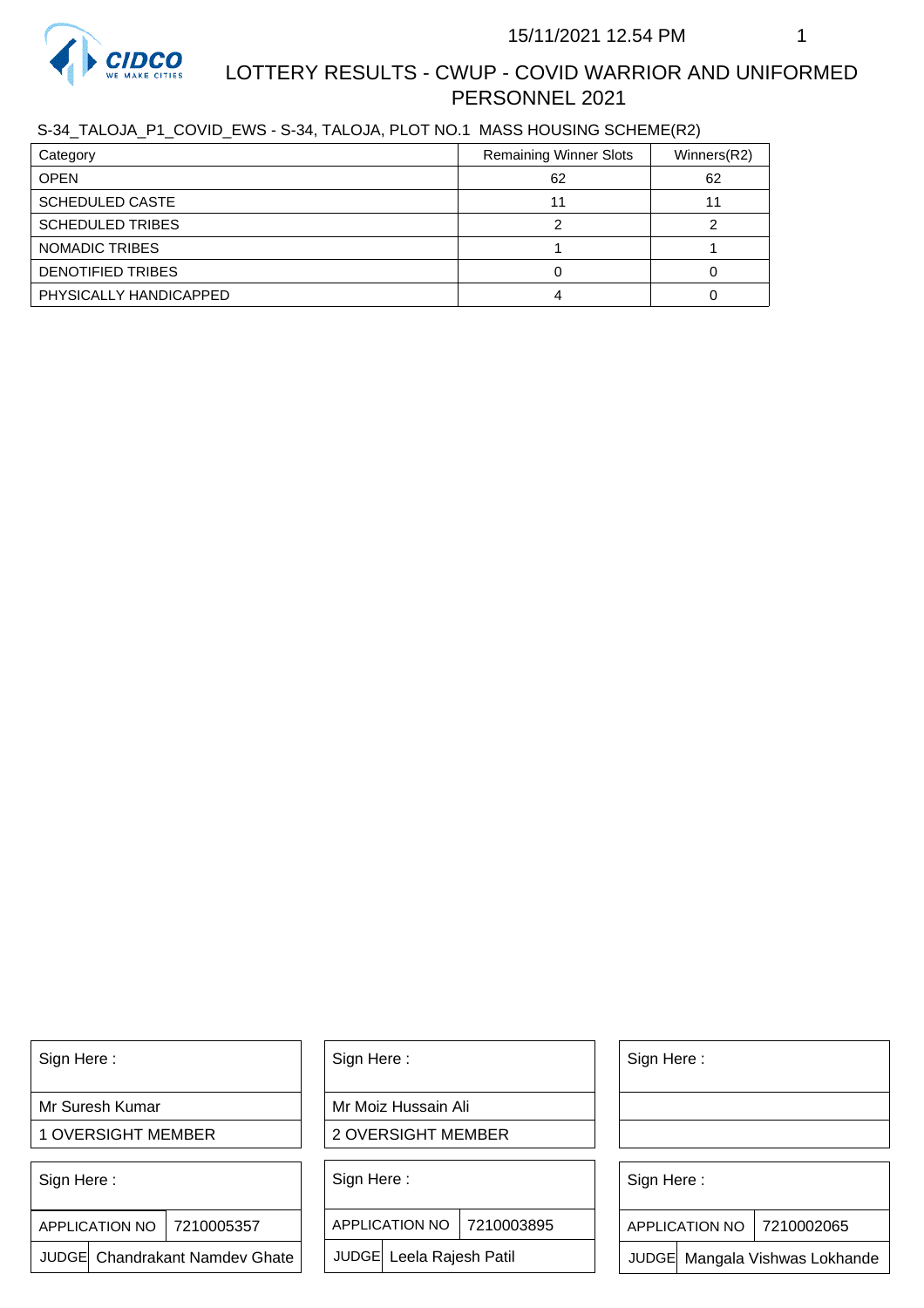

Winner List

 LOTTERY RESULTS - CWUP - COVID WARRIOR AND UNIFORMED PERSONNEL 2021

### Scheme: S-34\_TALOJA\_P1\_COVID\_EWS - S-34, TALOJA, PLOT NO.1 MASS HOUSING SCHEME

Category - OPEN - OPEN

| Priority No    | Application<br>Number | <b>Applicant Name</b>                                   | Flat*<br>Bd, Wg, Fl, Ft (Rnd) | <b>Priority No</b> | Application<br>Number | <b>Applicant Name</b>                         | Flat*<br>Bd, Wg, Fl, Ft(Rnd) |
|----------------|-----------------------|---------------------------------------------------------|-------------------------------|--------------------|-----------------------|-----------------------------------------------|------------------------------|
| 1              | 7210009138            | Mrs Dhanshri Nivrutti<br>Powar                          | $E01, -, 4, 2(R2)$            | 21                 | 7210003013            | Mr Hemant Shivaji Raut                        | $E06, -, 9, 4(R2)$           |
| $\mathbf{2}$   | 7210002394            | Mr Yuvraj Bhanudas Ghare                                | $E05, -14,$<br>6(R2)          | 22                 | 7210005084            | Ms Amruta Ashok Ingawale   E01, -, 5, 6(R2)   |                              |
| 3              | 7210008282            | Mr Ankush Ramchandra<br>Surve                           | E05, -, 7, 6(R2)              | 23                 | 7210006678            | Mrs Swapnali Shivaji Katke   E01, -, 3, 2(R2) |                              |
| 4              | 7210009499            | Mr Rahul Shivaji Gund                                   | $E06, -3, 1(R2)$              | 24                 | 7210003135            | Mrs Anju Yuvaraj Bedkute                      | E04, $-$ , $4$ , $5(R2)$     |
| 5              | 7210009813            | Ms Aparna Chandrakant<br>Khedekar                       | E06, -, 8, 4(R2)              | 25                 | 7210008469            | Mr Shreepad Mukundrao<br><b>Bhat</b>          | E05, -, 5, 7(R2)             |
| 6              | 7210002826            | Ms Harshali Sakharam<br>Gawade                          | E06, -, 10,<br>4(R2)          | 26                 | 7210001165            | Mr Sudhir Popatrao Jadhav                     | E01, -, 11,<br>6(R2)         |
| $\overline{7}$ | 7210009767            | Ms Anita Dhanaji Kadu                                   | E05, -, 10,<br>8(R2)          | 27                 | 7210004300            | Ms Reshma Avinash<br>Mhatre                   | E06, -, 5, 7(R2)             |
| 8              | 7210008015            | Mrs Chhaya Rajendra<br>Nirbhavne                        | E06, -, 14,<br>3(R2)          | 28                 | 7210001933            | Mrs Gautmi Gautam<br>Sheware                  | E04, -, 8, 1(R2)             |
| 9              | 7210008343            | Mrs Jeenumol Austin<br>Soans                            | E03, -, 9, 1(R2)              | 29                 | 7210004711            | Mr Jayesh Pradip Mane                         | $E06, -7, 2(R2)$             |
| 10             | 7210008728            | Ms Dipali Dinkar Kedare                                 | $E05, -, 2, 6(R2)$            | 30                 | 7210003650            | Ms Pratima Prakash Walke   E03, -, 9, 4(R2)   |                              |
| 11             | 7210006145            | Mr Prakash Babu Yedge                                   | E01, -, 1, 1(R2)              | 31                 | 7210002229            | Ms Chaitali Rangnath<br>Khaire                | E04, -, 13,<br>8(R2)         |
| 12             | 7210006981            | Ms Snehal Samrat Sakat                                  | E05, -, 13,<br>6(R2)          | 32                 | 7210001411            | Mrs Geeta Anil Kurukale                       | $E06, -, 6, 8(R2)$           |
| 13             | 7210008924            | Mr Shubham Vijay Pawar                                  | $E02, -, 6, 5(R2)$            | 33                 | 7210003649            | Mr Dhanaji Dayanand<br>Jadhav                 | E05, -, 1, 1(R2)             |
| 14             | 7210008428            | Ms Nouhrish Azadhussain<br>Sayyed                       | E05, -, 4, 3(R2)              | 34                 | 7210008086            | Ms Madhavi Jagdish Kini                       | E01, -, 10,<br>6(R2)         |
| 15             | 7210008503            | Ms Madhuri Bhushan<br>Sasane                            | E06, -, 13,<br>8(R2)          | 35                 | 7210003658            | Mr Amol Ankush Markad                         | E06, -, 11,<br>7(R2)         |
| 16             | 7210000457            | Mrs Chhaya Aabasaheb<br>Mastood                         | E03, -, 13,<br>4(R2)          | 36                 | 7210005896            | Mr Shivkumar Hanumantha<br>Korven             | E06, -, 1, 1(R2)             |
| 17             | 7210008660            | Ms Farzeena Sartaj $\vert$ E05, -, 1, 4(R2)<br>Mahaldar |                               | 37                 | 7210006747            | Ms Mohini Jagannath Koli                      | $E04, -, 4, 4(R2)$           |
| 18             | 7210003271            | Mr Rahul Vasant More                                    | E06, -, 12,<br>8(R2)          | 38                 | 7210000289            | Mr Sumit Bankat Sarwade                       | E04, $-$ , 6, 6(R2)          |
| 19             | 7210000157            | Mr Daryappa Baburao<br>Khilare                          | E01, -, 1, 3(R2)              | 39                 | 7210009139            | Mrs Archana Nitin Pote                        | E04, -, 14,<br>4(R2)         |
| 20             | 7210003721            | Ms Priyanka Bharat Tathe                                | $E06, -7, 8(R2)$              | 40                 | 7210000977            | Mr Ganesh Bajrang Jagtap                      | E03, -, 4, 2(R2)             |
|                |                       |                                                         |                               |                    |                       |                                               |                              |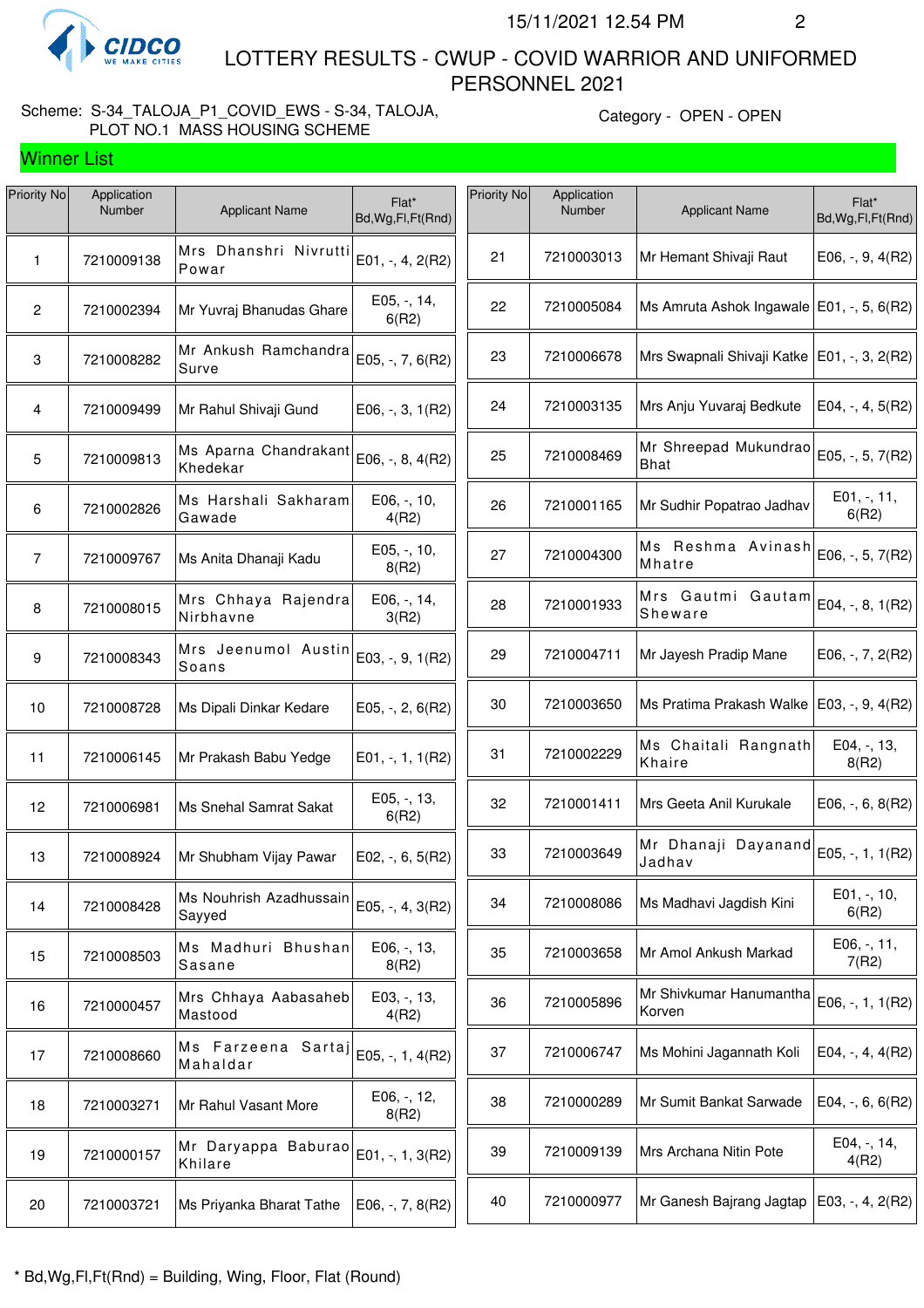

Winner List

 LOTTERY RESULTS - CWUP - COVID WARRIOR AND UNIFORMED PERSONNEL 2021

### Scheme: S-34\_TALOJA\_P1\_COVID\_EWS - S-34, TALOJA, PLOT NO.1 MASS HOUSING SCHEME

Category - OPEN - OPEN

| Priority No | Application<br>Number | <b>Applicant Name</b>                     | Flat*<br>Bd, Wg, Fl, Ft (Rnd) |
|-------------|-----------------------|-------------------------------------------|-------------------------------|
| 41          | 7210007290            | Mrs Parvati Pawar                         | E05, -, 6, 7(R2)              |
| 42          | 7210005307            | Mrs Chhaya<br>Anna<br>Devadkar            | E06, -, 13,<br>2(R2)          |
| 43          | 7210000813            | Mr Vijay Jotiram Kadam                    | $E02, -, 6, 3(R2)$            |
| 44          | 7210004657            | Mr Rohit Mohan Dige                       | E05, -, 9, 7(R2)              |
| 45          | 7210001580            | Mr Satish Tukaram Kamble                  | E05, -, 13,<br>5(R2)          |
| 46          | 7210004361            | Mr Achut Shivaji Dalavi                   | E05, -, 12,<br>1(R2)          |
| 47          | 7210009102            | Mr Akshay Suresh Kolekar                  | E06, -, 14,<br>8(R2)          |
| 48          | 7210004232            | Mrs Rani Sunil Galande                    | $E06, -11,$<br>6(R2)          |
| 49          | 7210007587            | Мr<br>Jeetendra<br>Harishchandra Waghmare | E06, -, 0, 5(R2)              |
| 50          | 7210008517            | Mr Santosh Balkrishna<br>Kharmale         | E06, -, 2, 5(R2)              |
| 51          | 7210002699            | Ms Yogita Jitendra Chavan                 | E04, -, 11,<br>8(R2)          |
| 52          | 7210002860            | Mr Dilip Kusha Gondhali                   | E06, -, 7, 4(R2)              |
| 53          | 7210004234            | Mr Sagar Ajabrao Jadhav                   | E04, -, 1, 4(R2)              |
| 54          | 7210003684            | Ms Bushra Fahim                           | $E05, -, 8, 7(R2)$            |
| 55          | 7210002745            | Мs<br>Sailee<br>Devidas<br>Gaikwad        | E02, $-$ , 5, 2(R2)           |
| 56          | 7210001111            | Ms Foram Ketan Koradia                    | E06, -, 9, 6(R2)              |
| 57          | 7210003815            | Mrs<br>Swati<br>Santosh<br>Suryavanshi    | E02, -, 2, 1(R2)              |
| 58          | 7210009977            | Mr Akash Maroti Katkar                    | $E01, -, 0, 6(R2)$            |
| 59          | 7210007400            | Mr Macchindra Ramesh<br>Panchal           | E06, -, 2, 8(R2)              |
| 60          | 7210002435            | Мs<br>Ravina<br>Manohar<br>Kadam          | E01, -, 3, 6(R2)              |

| Priority No | Application<br>Number | <b>Applicant Name</b>           | Flat*<br>Bd, Wg, Fl, Ft (Rnd) |
|-------------|-----------------------|---------------------------------|-------------------------------|
| 61          | 7210008354            | Mrs Namrata Kiran<br>Amrutsagar | $E06, -3, 4(R2)$              |
| 62          | 7210010013            | Mr Nitin Prakash Bhoir          | $E05, -1, 2(R2)$              |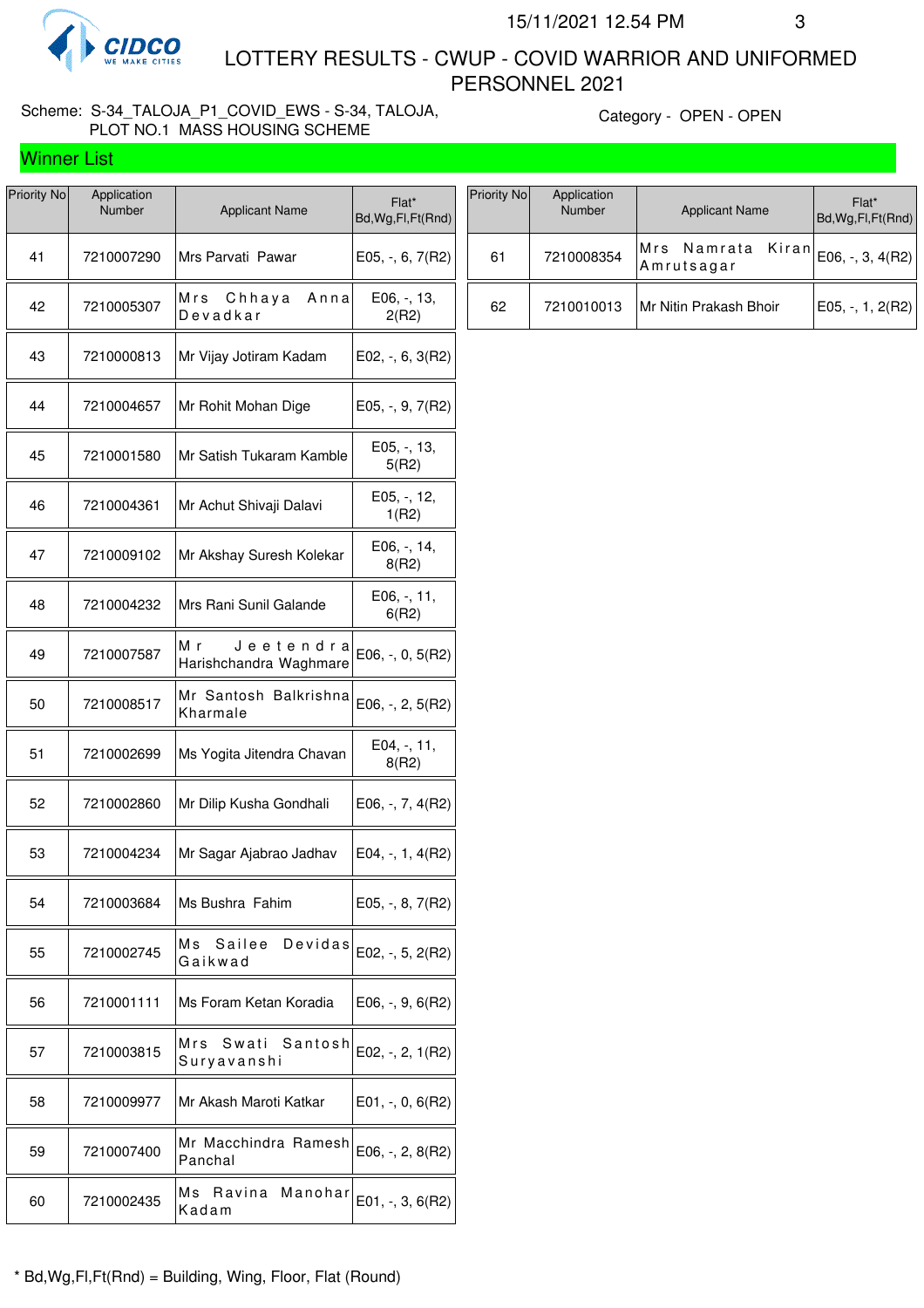

#### Scheme: S-34\_TALOJA\_P1\_COVID\_EWS - S-34, TALOJA, PLOT NO.1 MASS HOUSING SCHEME

Category - SC - SCHEDULED CASTE

#### Winner List

| Priority No    | Application<br>Number | <b>Applicant Name</b>                  | Flat*<br>Bd, Wg, Fl, Ft (Rnd) |
|----------------|-----------------------|----------------------------------------|-------------------------------|
| $\mathbf{1}$   | 7210004401            | Mrs Sharda Ashok Kadam                 | $E$ 03, -, 2, 5(R2)           |
| $\overline{c}$ | 7210005617            | Mr Santosh<br><b>Baburao</b><br>Gejage | $E06, -, 8, 5(R2)$            |
| 3              | 7210003506            | Mr Vinod Narayan Ahire                 | $E05, -, 9, 2(R2)$            |
| 4              | 7210008145            | Ms Shubhangi Ghanshyam<br>Sheiwal      | E02, $-$ , 8, 6(R2)           |
| 5              | 7210002550            | Mrs Kanchan Ravindra<br>Rokade         | E04, -, 12,<br>6(R2)          |
| 6              | 7210008252            | Ms Dipali Ramdas Kamble                | E05, $-$ , 4, 6(R2)           |
| 7              | 7210008818            | Mr Abhijeet Uddhav<br>Palaspagar       | $E03, -5, 1(R2)$              |
| 8              | 7210000635            | Mr Akshay Jagannath<br>Kolekar         | $E05, -, 0, 6(R2)$            |
| 9              | 7210001714            | Mrs Suvarna Arun Thorat                | $E05, -, 4, 5(R2)$            |
| 10             | 7210009675            | Mr Jitesh Shashikant Ahire             | E05, $-$ , 2, 1(R2)           |
| 11             | 7210004365            | Ms Pratiksha Prashant<br>Salunke       | $E06, -, 2, 6(R2)$            |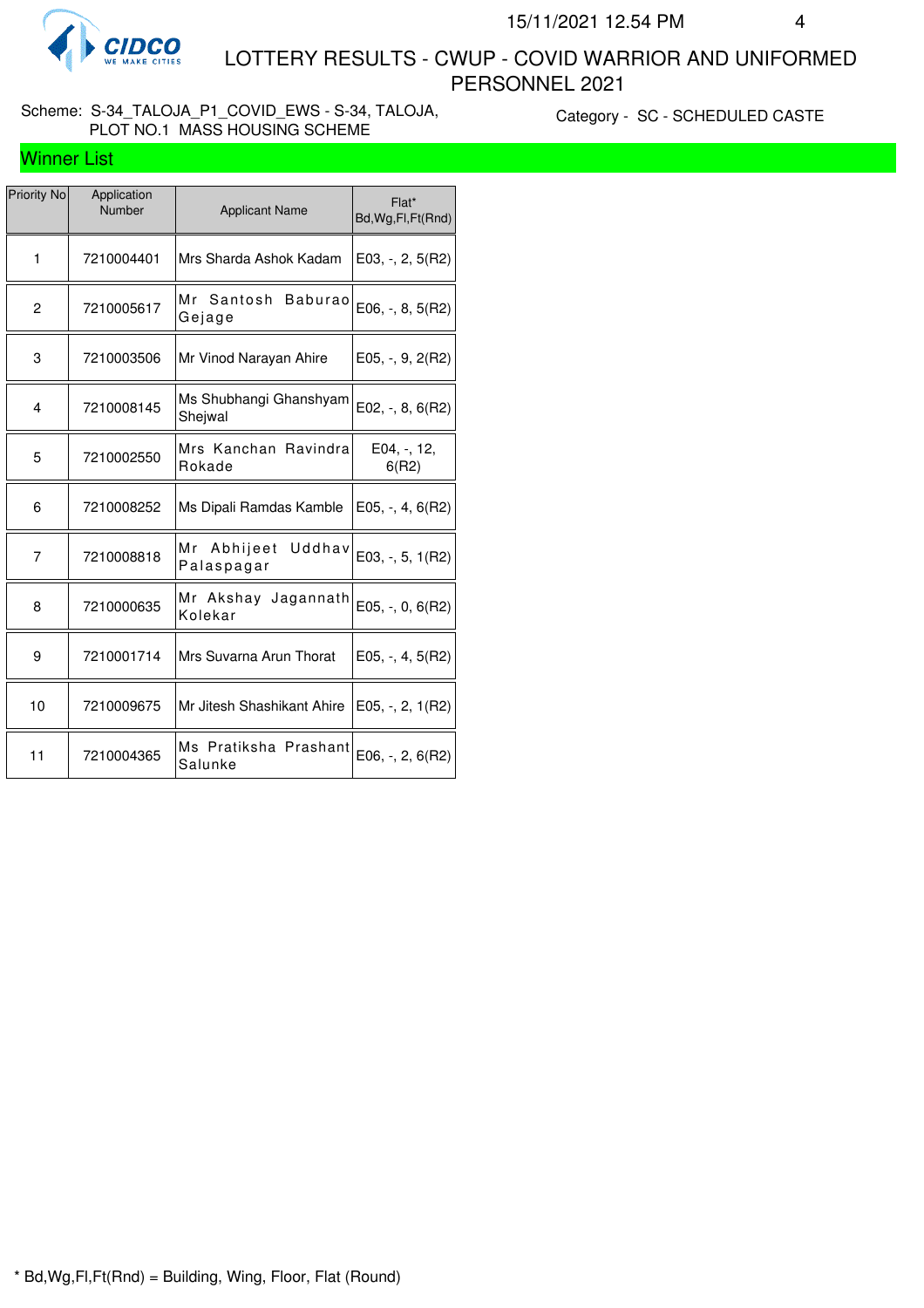

#### Scheme: S-34\_TALOJA\_P1\_COVID\_EWS - S-34, TALOJA, PLOT NO.1 MASS HOUSING SCHEME

Category - ST - SCHEDULED TRIBES

## Winner List

| Priority No | Application<br>Number | <b>Applicant Name</b>   | Flat*<br>Bd, Wg, Fl, Ft(Rnd) |
|-------------|-----------------------|-------------------------|------------------------------|
|             | 7210003809            | Ms Usha Dattaram Bamble | $ E05, -, 8, 3(R2) $         |
| 2           | 7210006681            | Mr Nilesh Vishnu Doke   | $E05, -14,$<br>2(R2)         |